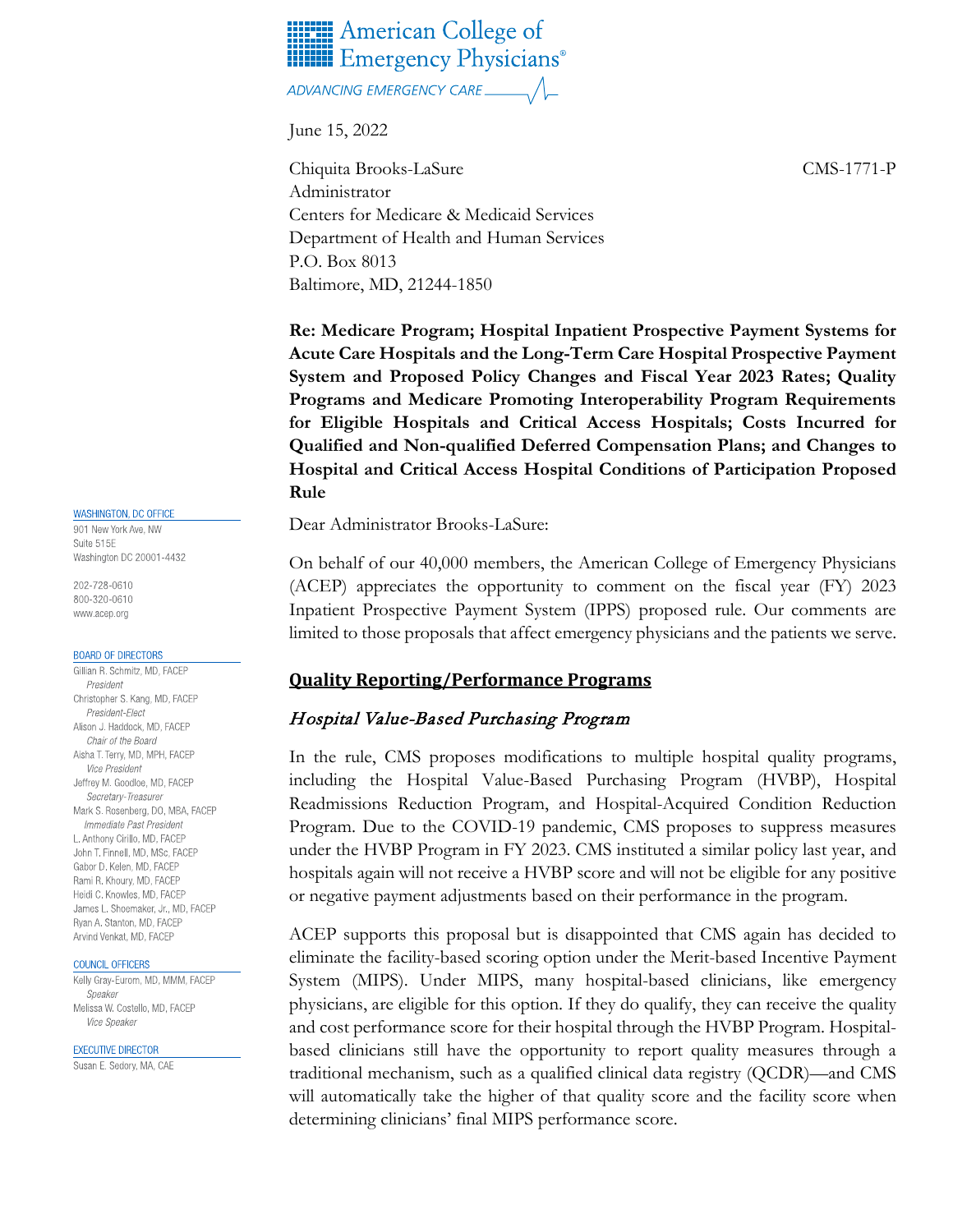While many hospital-based clinicians do report traditionally through MIPS and do not solely rely on the facility-based scoring option, some clinicians, especially those in small practices and those located in rural areas, may count on the facility-based scoring option in order to receive the best possible MIPS performance score. In some cases, these clinicians do not have the resources or technological capability to report quality measures through an electronic health record, registry, or qualified clinical data registry (QCDR). In addition, there are other circumstances where hospitals are simply not sharing electronic health record (EHR) data elements that are necessary for MIPS reporting with QCDRs. In fact, a substantial number of emergency physicians that use ACEP's QCDR, the Clinical Emergency Data Registry (CEDR), to report quality measures are unable to receive any data from their hospitals. Without these data elements, the quality measures cannot be fully calculated and scored. Hospitals may claim that they cannot share the data for privacy and security purposes, but there are no regulations that impede hospitals from doing so. Thus, these hospital-based clinicians may also need to rely on the facility-based scoring option unless CMS takes more concrete steps going forward to help improve data exchange between hospital EHRs and registries.

Since there will be no HVBP score again in FY 2023, CMS states in the rule that the facility-based scoring option will not be available for the second year in a row. In order to protect hospital-based clinicians that depend on this option, ACEP strongly believes that CMS should reverse that decision and provide hospital-based clinicians a viable opportunity to utilize this option. CMS could consider using an HVBP score from a prior year in order to determine a MIPS-eligible clinician's facility score. If CMS is not able to use other data to determine a facility score, then CMS should create a hold harmless provision to ensure that hospital-based clinicians are not penalized and do not receive a downward adjustment simply because a facility score is not able to be calculated.

### **IPPS Payment Adjustment for N95 Respirators that Are Wholly Domestically Made**

ACEP appreciates CMS recognizing the shortage of personal protective equipment (PPE), including N95 respirators, that existed at the beginning of the COVID-19 public health emergency (PHE), as well as CMS' effort to determine how to address this issue for future pandemics. Insufficient PPE and other ancillary medical supplies in the initial stages of the COVID-19 PHE resulted in a notable amount of contention and animosity between different hospital services (e.g., emergency department vs. inpatient ward vs. critical care units), healthcare staff, and hospital administrators, as well as healthcare personnel and the Centers for Disease Control and Prevention (CDC). Multiple incidents occurred in which hospital administrators did not allow healthcare staff to utilize personally acquired PPE to supplant that which the hospital was conserving or could not supply. Therefore, healthcare workers were given the impossible choice of going without sufficient protection or reporting insufficient protection and potentially facing retaliation.

[Current standards](https://www.osha.gov/personal-protective-equipment#:%7E:text=Personal%20protective%20equipment%2C%20commonly%20referred,mechanical%2C%20or%20other%20workplace%20hazards.) established by the Occupational Safety and Health Administration (OSHA) around PPE require employers to implement "PPE programs." These programs should "address the hazards present; the selection, maintenance, and use of PPE; the training of employees; and monitoring of the program to ensure its ongoing effectiveness." Unfortunately, some emergency physicians have found that the PPE programs instituted by hospitals during the pandemic have failed to protect them from the virus. First, many hospitals did not supply their employees with a sufficient level or amount of PPE, requiring healthcare workers to reuse PPE beyond their intended use. While supply chain issues contributed to this practice initially, the reuse of PPE continued even after these supply issues were resolved. Second, as alluded to above, many of these PPE programs made it extremely difficult for healthcare workers to use their own PPE. Although usage of a healthcare worker's own PPE was technically allowed, hospitals would create numerous steps and hurdles before officially approving the practice. Lastly, there were concerns over the PPE properly fitting healthcare workers. Hospitals often changed the brands of PPE that were used, and there has not been sufficient fit testing of supplies to ensure that the PPE have been properly worn.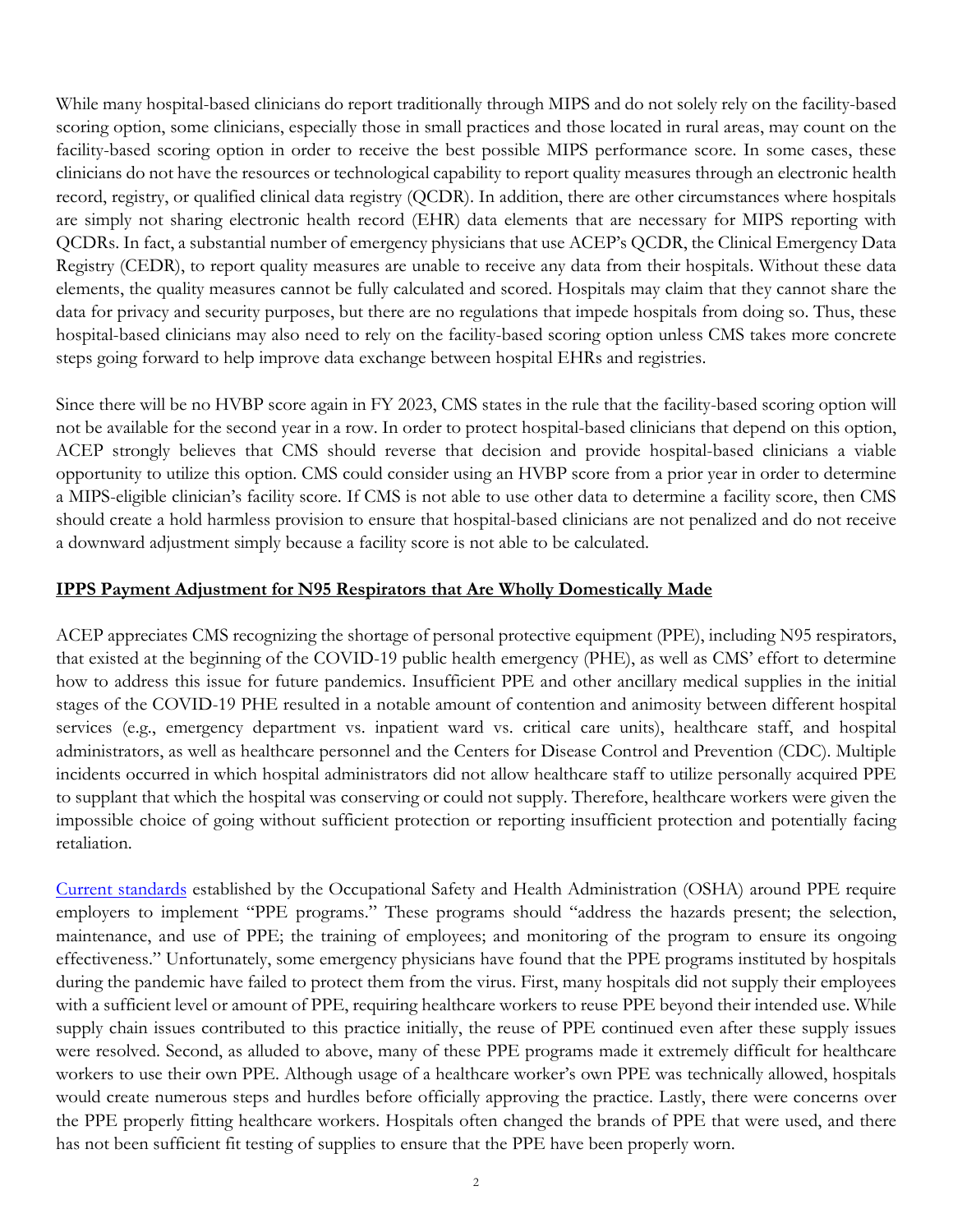Given these issues with PPE programs, ACEP does not think that providing an IPPS adjustment to account for the increased cost of domestically made NIOSH-approved surgical N95 respirators would entirely solve the problem. While this policy may help address any PPE supply challenges that may come about in a future pandemic, it would not address the other issues unrelated to the supply chain that health workers have experienced receiving high-quality PPE from hospitals. Therefore, ACEP encourages CMS to work with OSHA to ensure that healthcare workers have the flexibility they need to feel properly protected during future pandemics or COVID-19-driven surges.

# **Overarching Principles for Measuring Healthcare Quality Disparities Across CMS Quality Programs— Request for Information**

As safety net clinicians, emergency physicians see every day how disparities in healthcare access and affordability affect healthcare outcomes. It is well documented that racial and ethnic minorities represent a disproportionate share of patients in the emergency department (ED) and are more likely to rely on emergency care for both time-sensitive and non-urgent care needs.<sup>[1](#page-2-0)</sup> We also recognize that much more work needs to be done to address these disparities. Thus, we appreciate CMS' ongoing effort to assess how best to measure healthcare disparities and report those results to healthcare providers. We agree with CMS that quality measures and their application to quality improvement initiatives and programs represent a critical opportunity to incentivize healthcare providers and systems to advance health equity.

As CMS continues this important work, ACEP offers the following points to consider:

- Ensuring Data are Accurate and Meaningful: ACEP believes that in order to effectively stratify quality measure results by race and ethnicity, there must first be assurance that such data are accurate and collected in a way that allows for their meaningful use. Granular demographic data as related to race and ethnicity (e.g., specifying discrete categories of Asian Americans like Korean American and Filipino American rather than a monolithic Asian American racial designation) provides the degree of detail necessary to effectively understand differences and set meaningful policy.
- Accounting for Social Risk Factors: Quality measures should account for risk factors such as lack of access to food, housing, and/or transportation that affect patients' ability to adhere to treatment plans. As emergency physicians, we see patients from all backgrounds who have various social risk factors. Many interventions are being employed in the ED to help identify barriers to health such as transportation and access to food and housing. One such tool that ACEP supports to help manage care for patients with complex needs is the Collective Medical Technologies' (CMT) Edie™ (a.k.a. PreManage ED) software. Edie™ is an information exchange that provides critical information on patients, such as how many ED visits patients have had in the last year, where they presented, their drug history, other providers who are involved with the patients, and finally, whether there is a patient-specific care management plan that could guide treatment. The platform improves patient care by allowing emergency physicians to make more informed clinical decisions and better direct a patient's follow-up care. It also lowers healthcare costs through a reduction in redundant tests and through better case management, which reduces hospital readmissions. Through an alliance with CMT, ACEP has seen this system mature in approximately 17 states. Washington state, in the first year alone, experienced

<span id="page-2-0"></span><sup>1</sup> Richardson LD, Norris M. Access to Health and Health Care: How Race and Ethnicity Matter: ACCESS TO HEALTH AND HEALTH CARE. *Mt Sinai J Med*. 2010;77(2):166-177. doi:10.1002/msj.20174.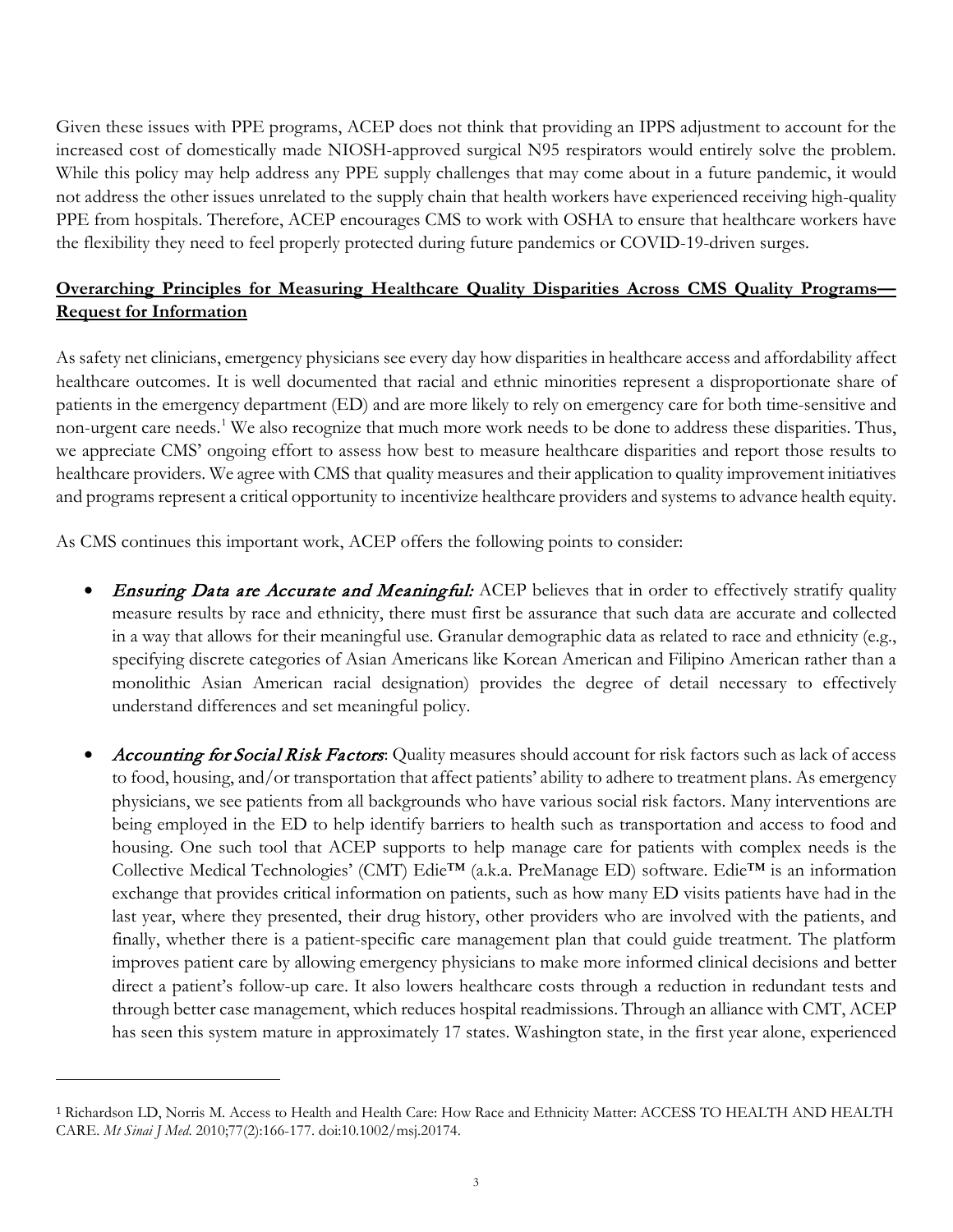a 24 percent decrease in opioid prescriptions written from emergency departments, a 14 percent reduction of super-utilizer visits, and state Medicaid savings of more than \$3[2](#page-3-0) million.<sup>2</sup>

Some EDs across the country are attempting to create care coordination and case management programs that help improve follow-up appointment scheduling from the ED and target social interventions and primary medical care to high ED utilizers. One such program in Maryland applies mobile technology to use paramedics in a community health worker role to follow up on discharged patients at risk for readmission.<sup>[3](#page-3-1)</sup> Many of these patients are Medicare beneficiaries. Another program in the East Bay, California has a help desk for healthrelated social needs with four integrated medical-legal partnerships, called Health Advocates, to help patients navigate housing and transportation challenges, immigration challenges, and benefit eligibility.<sup>[4](#page-3-2)</sup> ACEP is continuing to explore other innovative ways our physicians can help coordinate care for high-risk patients, including through participation in alternative payment models.

- Accounting for Bias: Universal race and ethnicity data collection is a fundamental prerequisite for disparities quality measurement. We believe that patient self-reported race and ethnicity data should be collected through use of standardized surveys and questionnaires. Use of surveys and questionnaires to capture race and ethnicity data should incorporate adequate training to ensure data collection is culturally competent and respectful. Patients should be informed that demographic data will be used exclusively to improve the quality of care and not to limit access to care. If such data are unavailable, ACEP also does not think that estimating an individual's race and ethnicity based on name and geography is appropriate. Women and children often take the names of their husbands and fathers, respectively. Particularly for women, estimating one's race/ethnicity based on surname simply does not make sense. Such estimation would also be insufficient for adopted individuals who take their adoptive family's surname. If CMS plans to use proxies for race and ethnicity data to help identify and address inequities in care delivery and health outcomes, it must incorporate robust mechanisms by which to check conclusions. Routine audits of such processes and conclusions would also be ideal in order to discover and correct errors expeditiously.
- Attribution of Quality Measures: A critical consideration of quality measure development is measure attribution, or the process of selecting a patient population for which a group or entity will be held accountable for providing appropriate health services and achieving adequate health outcomes. ACEP encourages evaluation at the *clinician group level* in order to ensure that gaps are fairly attributed to entities with adequate agency to be responsible and accountable for outcomes.
- Accounting for Under-Resourced Facilities: There should be sensitivity, and perhaps an actual formulaic coefficient applied, when evaluating under-resourced facilities to ensure some congruency between their quality performance relative to facilities with more resources. CMS should consider adjusting programmatic requirements to ensure that reporting on quality measures is feasible for all facilities and that under-resourced facilities do not face undue difficulty or burdensome penalties that could affect access to care for vulnerable populations.

<span id="page-3-0"></span><sup>2</sup> <https://www.acepnow.com/article/emergency-department-information-exchange-can-help-coordinate-care-highest-utilizers/2/> <sup>3</sup> For more information on the Maryland Mobile Integrated Health Care Programs, please go to

<span id="page-3-1"></span><https://www.miemss.org/home/LinkClick.aspx?fileticket=w-K7gG-8teo%3D&tabid=56&portalid=0&mid=1964>

<span id="page-3-2"></span><sup>4</sup> For more information on the Health Advocates Program, please go to [http://www.levittcenter.org/ed-social-welfare-in-collabor/.](http://www.levittcenter.org/ed-social-welfare-in-collabor/)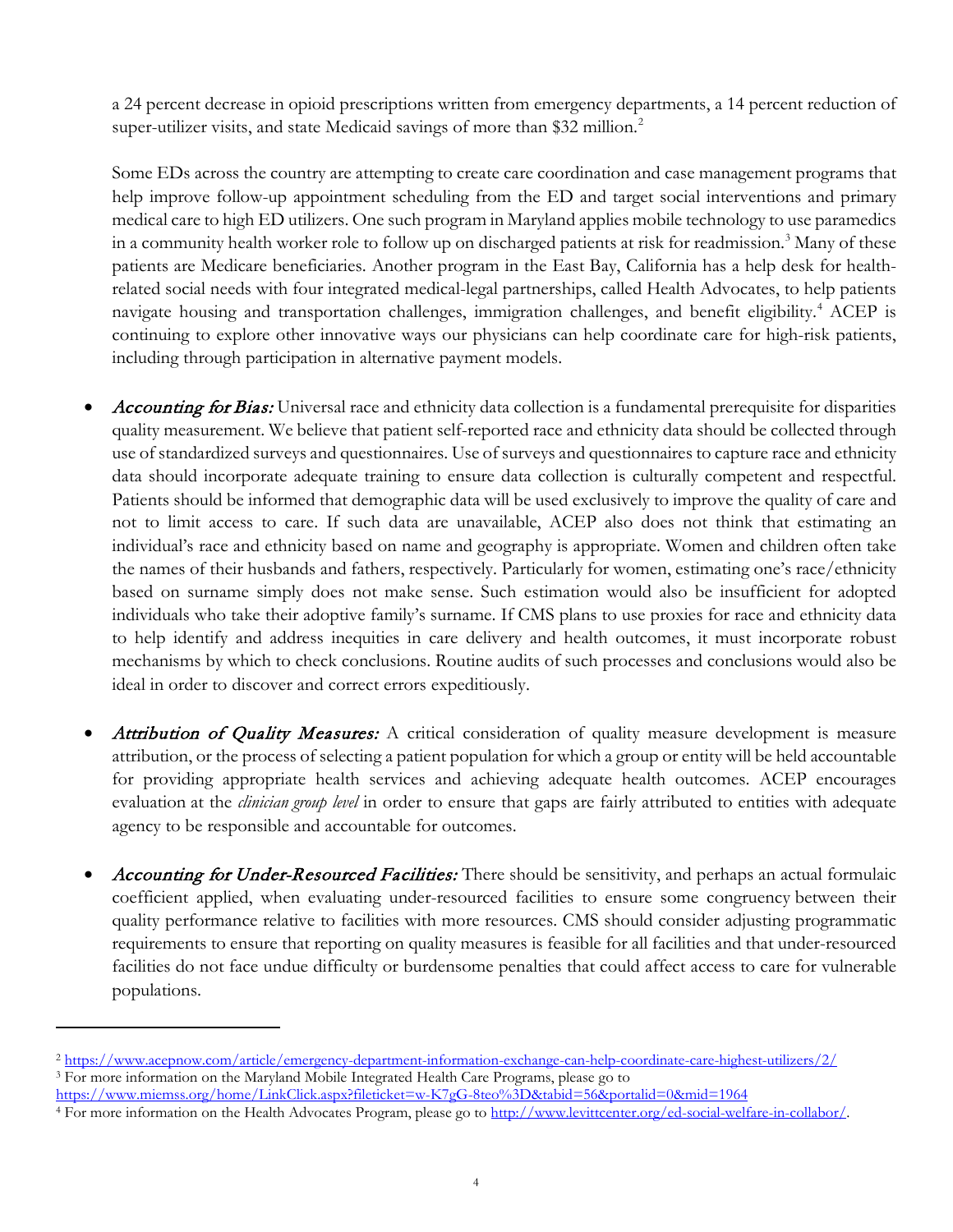Minimizing Variation: While CMS states that there should be some discretion to individual facilities to use quality measures in a way that most benefits their populations, there should be clear guidelines, suggestions, and guardrails in place to minimize variation amongst facilities. Providers who treat less-resourced, more diverse patient populations may lag in collecting data compared to providers who treat less diverse patient populations. Particular attention should be paid to support institutions with limited resources that serve a large volume of historically disadvantaged patients in acquiring health information technology that supports adequate data collection for quality improvement. Health systems and provider groups must also be cautious that disparities measurement does not lead to other unintended or adverse consequences such as provider selection or avoidance of certain patient populations.

## **Medicare Promoting Interoperability Program**

CMS is proposing to require the reporting of the Query of Prescription Drug Monitoring Program (PDMP) measure as part of the Medicare Promoting Interoperability Program and to expand the measure to include Schedule II, III, and IV drugs starting in calendar year 2023.

ACEP is concerned with CMS' proposal to mandate and expand this measure simultaneously. We have historically supported CMS' proposals to keep the reporting of this measure optional. While ACEP believes that PDMPs play an important role in identifying high-risk patients and recognizes that PDMPs are becoming more widely available, we still think that CMS should move slowly to allow sufficient time for PDMPs to become fully integrated into clinicians' electronic health records (EHRs) and their workflow. We support effective and interoperable PDMPs that push prescription data to emergency physicians, rather than requiring them to separately sign into and pull the data from the PDMP. Although all states host PDMPs, some states have not made commitments to make their PDMPs stateof-the-art, and as a result, they are cumbersome, may not contain real-time data, and contain potentially unreliable information. In addition, patients may cross state lines for care, and not all states are part of InterConnect, which shares interstate information about dispensed prescriptions.

If CMS goes forward and finalizes this proposal, we believe that CMS and the Office of the National Coordinator (ONC) for Health Information Technology should ensure the following two conditions are met:

- All EHRs must integrate PDMPs into their existing capabilities.
- All PDMPs should be interoperable and include certain standards, such as privacy and security protocols that protect patient sensitive information.

## **Condition of Participation (CoP) Requirements for Hospitals and CAHs to Report Data Elements to Address Any Future Pandemics and Epidemics as Determined by the Secretary**

Currently, there are hospital conditions of participation (CoPs) in place that require hospitals to report certain data around COVID-19 to CMS during the COVID-19 PHE. CMS is proposing to modify the CoPs in order to extend the COVID-19 reporting requirements to April 30, 2024. Further, CMS is proposing to require hospitals to report specific data elements for future pandemics and PHEs to the CDC's National Health Safety Network (NHSN) or other CDC-supported surveillance systems.

In general, ACEP supports efforts from CMS and other federal agencies to incentivize and/or require the reporting of useful data during pandemics and other PHEs that could aid in the nation's response. However, we do note that even with these hospital CoPs in place during the COVID-19 pandemic, there were still significant gaps in the data